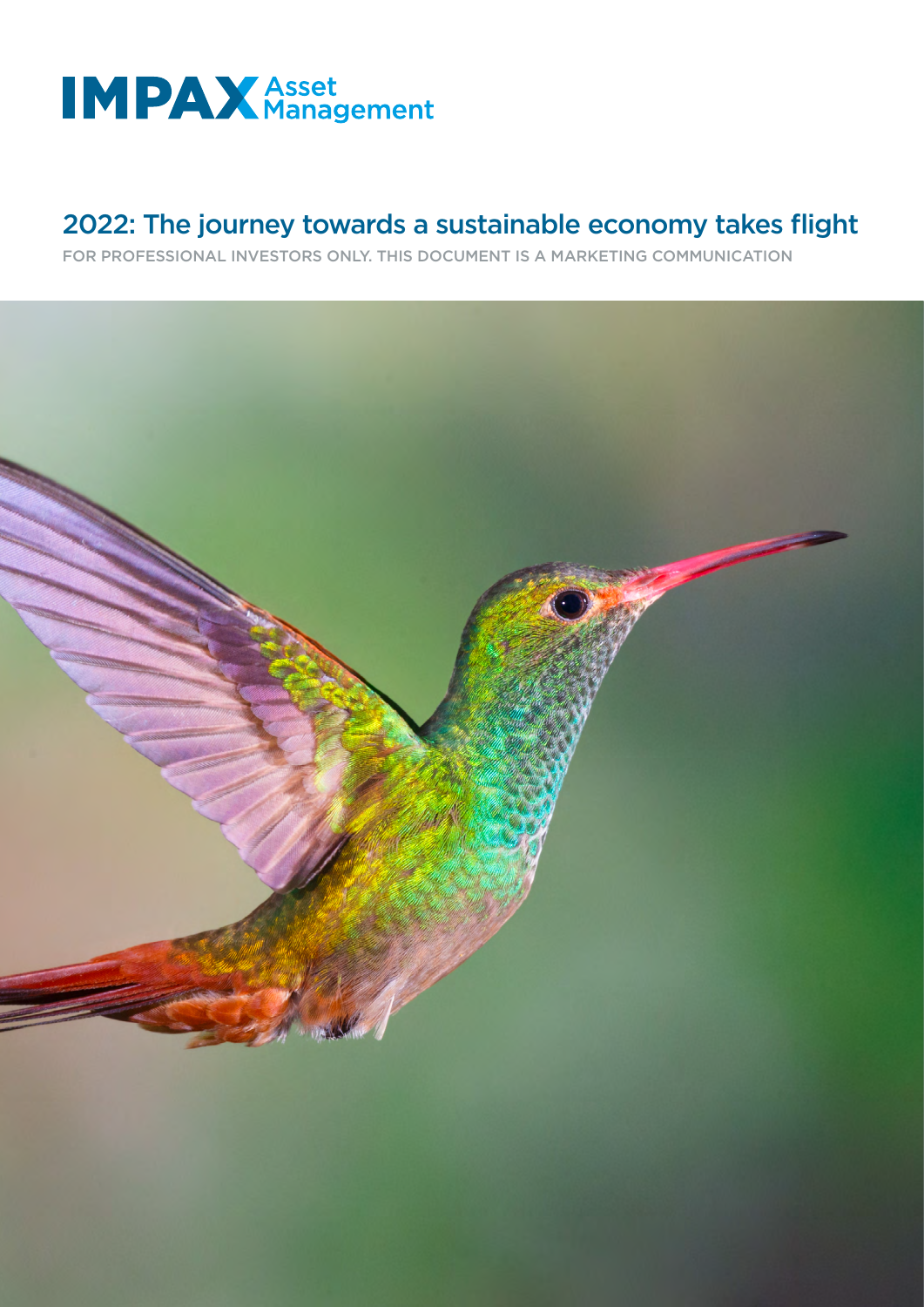## 2022: The journey towards a sustainable economy takes flight

Bruce Jenkyn-Jones, Hubert Aarts, Chris Dodwell, Julie Gorte, Joseph Keefe, Kirsteen Morrison, Oscar Yang

## Executive Summary

We share our perspective on key themes that will shape global markets in 2022 as the transition to a more sustainable economy continues

Consensus is broader than ever that urgent action is needed to keep the Paris climate goals within reach. At the landmark UN COP26 climate summit held in November, almost 200 countries agreed "to pursue efforts to limit the [global average] temperature increase to 1.5°C" and, for the first time, on the need to reduce global emissions by 45% by 2030 compared to 2010 levels.

COP26 was by no means an unmitigated success but, crucially, it [laid the foundations for real progress](https://impaxam.com/insights-and-news/blog/foundations-for-global-net-zero-an-investors-reflections-on-cop26/) in getting national economies on track towards net zero. The hard work begins now, starting with policymakers strengthening 2030 targets and detailing how they intend to meet their goals.

We believe that with momentum from COP26, and the growing incidence of extreme weather events, there will be sustained focus on policies that address the threats posed by climate change in 2022, and beyond. Paramount too is the related need to stem biodiversity loss.

The year ahead will also be defined by the ongoing impact of the COVID-19 pandemic and our gradual adaptation to it, including the strains on society and working life, as well as the inflationary and supplyside pressures placed on the global economy. We will be closely – and cautiously – watching developments on the battle between vaccines and new variants of the virus as they unfold.

Over the coming year, here are some of the key themes that Impax believes will shape global markets:

- An inflection point towards global net zero
- A spotlight on biodiversity
- A more interventionist China
- A global economy under strain
- A new way of working
- An added tailwind for sustainable finance

## An inflection point towards global net zero

The standout success at COP26 was the emergence of large 'coalitions of the willing' around key issues like ending deforestation and curtailing methane emissions. Although they only go some way to delivering the emission reductions needed by 2030 (see chart below), pledges made in Glasgow represent a significant step forward.

So long as the governments, companies and investors making up these coalitions follow through on their commitments, we expect these pledges and the push for more ambitious 2030 goals to amplify investment opportunities. Products and services that improve the efficiency of buildings, industrial processes and electricity transmission, will be in growing demand. Engineering solutions that address fugitive greenhouse gas emissions will too: more than 100 countries pledged to cut methane emissions by 30% by 2030.

Whilst the language on coal in the UN COP26 decision could have been stronger, a separate agreement<sup>1</sup> to phase down coal power generation signed by 50 plus countries and jurisdictions provides further tailwinds for renewables. Although the world's largest coal producers China and India were absent from the deal, both have also announced ambitious renewables targets.

As they work to understand the opportunities, debt and equity investors must also look more carefully at both physical and transition climate risks. Practically, there is a clear need for more granular information and methodologies for translating environmental hazard into financial risk. Progress is needed here in 2022. Tools like the climate disclosure dashboards developed by the [Climate Financial Risk Forum](https://www.fca.org.uk/publication/corporate/climate-financial-risk-forum-guide-2021-data-metrics.pdf) (with input from Impax) will help.

We believe in carbon pricing as a mechanism for capturing the environmental costs of economic activity and sending price signals to encourage investment into net-zero technologies. Carbon pricing initiatives have already been implemented in more than 40 countries, covering just over 20% of global emissions2. EU proposals for carbon border tariffs on imported goods should encourage other jurisdictions to introduce carbon pricing regimes, rather than letting the EU capture the fiscal benefits.

2 | 2022: The journey towards a sustainable economy takes flight

<sup>1</sup> Global Coal to Clean Power Transition Statement, 4 November 2021: [https://ukcop26.org/global-coal-to-clean-power](https://ukcop26.org/global-coal-to-clean-power-transition-statement/)[transition-statement/](https://ukcop26.org/global-coal-to-clean-power-transition-statement/). 2 World Bank Carbon Pricing Dashboard, 30 November 2021: [Carbon Pricing Dashboard | Up-to](https://carbonpricingdashboard.worldbank.org/map_data)[date overview of carbon pricing initiatives \(worldbank.org\).](https://carbonpricingdashboard.worldbank.org/map_data)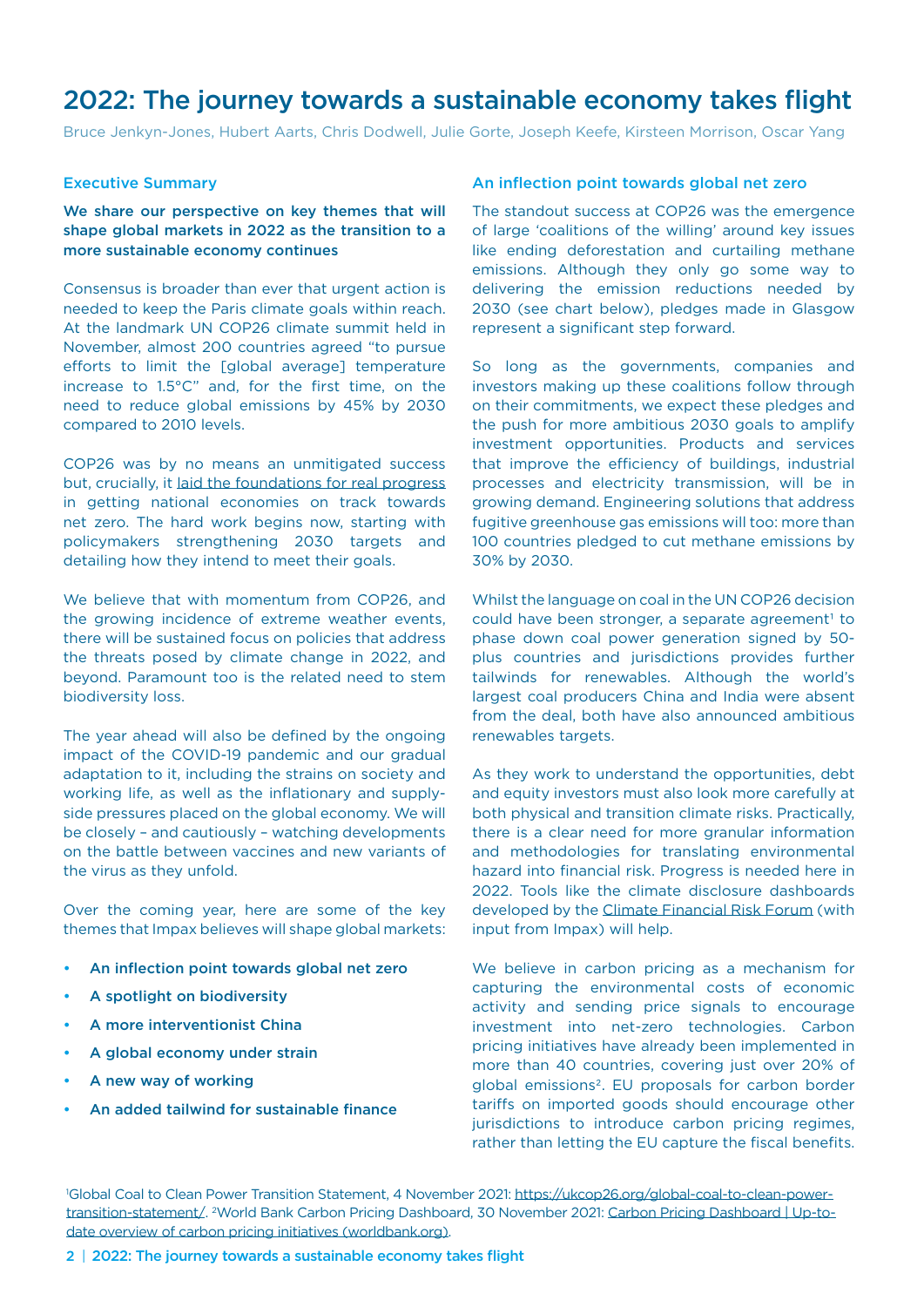

How can we get on track for net-zero?

Source: Energy Transitions Commission, November 2021

While UN approval is not necessary for national governments to introduce carbon pricing, progress on international carbon markets was made at COP26 with agreement on a framework for trading emissions credits between countries and between private actors. This could possibly open the door for valuable revenue streams to start flowing towards nature-based solutions like rainforests.

### A spotlight on biodiversity

Environmental degradation has brought us close to irreversible tipping points for nature, and the costs of inaction are immense. Not only does more than half of the global economy depend on nature<sup>3</sup>, but nature-based solutions could contribute up to onethird of the emissions cuts needed by 20304.

Building on the growing awareness of the vulnerability of nature and its links to tackling climate change, [biodiversity and deforestation commitments](https://impaxam.com/insights-and-news/blog/backing-natural-solutions-to-the-climate-challenge/) made at COP26 shine a spotlight on agriculture and food production, which contributes 26% of global emissions<sup>5</sup> as well as vast ecological damage. We expect these issues to gain further attention from investors in 2022, not least as attention turns to the next UN biodiversity summit, COP15, hosted in China in May.

**US\$44 trillion** Over half of global GDP, \$44 trillion, is potentially threatened by nature loss (WEF, 2020)

The finance industry is already waking up to the risks associated with biodiversity loss. The Taskforce for Nature-Related Financial Disclosure, which Impax has supported since its inception, is creating protocols for recognising threats to biodiversity and developing metrics for measuring impacts and avoiding additional biodiversity loss. In 2022, we will continue to focus on biodiversity through our company engagements and investment process, and as part of the [Natural Capital Investment](https://www.sustainable-markets.org/ncia/) [Alliance,](https://www.sustainable-markets.org/ncia/) which aims to hasten the development of natural capital and biodiversity as a mainstream investment theme.

The opportunity set continues to widen. We anticipate further technological innovation in solutions delivering natural capital benefits, in areas such as water treatment and infrastructure, pollution control, and sustainable food and agriculture.

<sup>3</sup>World Economic Forum, 2020: [WEF\\_The\\_Future\\_Of\\_Nature\\_And\\_Business\\_2020.pdf \(weforum.org\).](www3.weforum.org/docs/WEF_The_Future_Of_Nature_And_Business_2020.pdf) <sup>4</sup>UN Global Compact, 2021: [Nature-Based Solutions | UN Global Compact.](https://www.unglobalcompact.org/take-action/events/climate-action-summit-2019/nature-based-solutions) 5Our World in Data, University of Oxford, 2019, [Food](https://ourworldindata.org/food-ghg-emissions#:~:text=Food%20is%20responsible%20for%20approximately%2026%25%20of%20global,fisheries%20account%20for%2031%25%20of%20food%20emissions%20.)  [production is responsible for one-quarter of the world's greenhouse gas emissions - Our World in Data](https://ourworldindata.org/food-ghg-emissions#:~:text=Food%20is%20responsible%20for%20approximately%2026%25%20of%20global,fisheries%20account%20for%2031%25%20of%20food%20emissions%20.).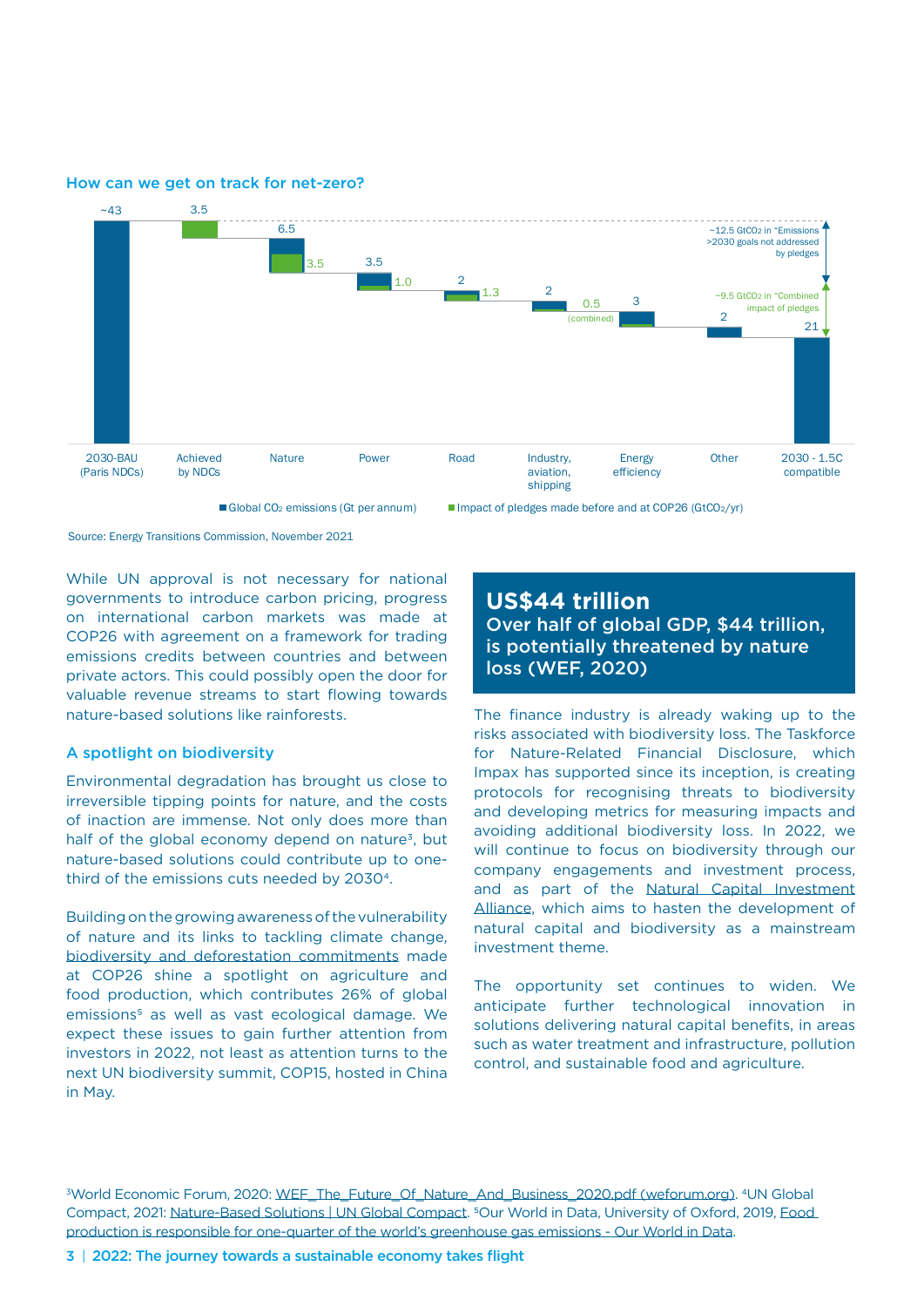## **A more interventionist China**

As a voracious consumer and vast producer of an array of goods, modest tweaks in Chinese domestic policy can disrupt global markets. 2021 was a year that saw forceful interventions in the economy by the Chinese government, prompting sell-offs in certain sectors<sup>6</sup>.

The 'common prosperity' drive, which looks to close inequalities within the world's second-largest economy, has led to anti-trust clampdowns in sectors prone to monopolies or oligopolies, such as fintech and the internet. The state also intervened to cut costs for people in the healthcare and education sectors, calling time on the country's US\$120 billion private tuition industry<sup>7</sup>.

**>US\$1 trillion** Combined market capitalisation fall in China's largest technology groups, February to August 2021 (Bloomberg, 2021)

These crackdowns exemplify the policy risks facing investors in China. Our sense is that these risks have not abated, especially ahead of the 20th Communist Party Congress in 2022, which will decide the leadership and the high-level policy direction for the next decade. Nonetheless, China remains committed to its carbon neutrality pledge and green development mandate to improve living standards while gaining advantages in emerging industries, such as electric vehicles (EVs) and automation. We do not therefore believe environmental solutions are at risk.

#### A global economy under strain

The vulnerability of global, just-in-time supply chains was highlighted in 2021. The six-day blockage of the Suez Canal – a passage for 13% of the world's trade8 – displaced ships and goods containers, causing a significant logistical challenge since March. Disruptions to trade also came from COVID-related shutdowns, Chinese power cuts and a shortage of truck drivers.

The semiconductor sector has been especially disrupted at a time when chip demand has been spurred by digitalisation efforts across sectors. Chip supply has been hampered not only by imbalanced global chains, but by the growing impact of 'technological sovereignty' on the flow of products and equipment, particularly between the US and China. The EV sector has been hard hit, with rapid consumer demand growth outpacing the availability of chips for carmakers. Unmet demand has pushed up prices for both new and used vehicles (see chart below).



## What is driving inflation?



US Consumer Price Inflation, annualised (%)

6Bloomberg data / Financial Times analysis, 7 September 2021. The combined market capitalisation of Alibaba, Tencent, Meituan and Kuaishou fell roughly US\$1 trillion between February and August 2021. 7Reuters, 17 June 2021: EXCLUSIVE [China to unveil tough new rules for private tutoring sector-sources | Reuters.](https://www.reuters.com/world/china/exclusive-china-unveil-tough-new-rules-private-tutoring-sector-sources-2021-06-16/) 8World Economic Forum, 25 March 2021: [What does the ship stranded in the Suez Canal mean for global trade? | World Economic Forum \(weforum.org\)](https://www.weforum.org/agenda/2021/03/suez-canal-ship-global-trade-shipping-economics-international-globalization).

Annualised rates of inflation (seasonally adjusted), October 2021, selected items

Source: US Bureau of Labor Statistics, November 2021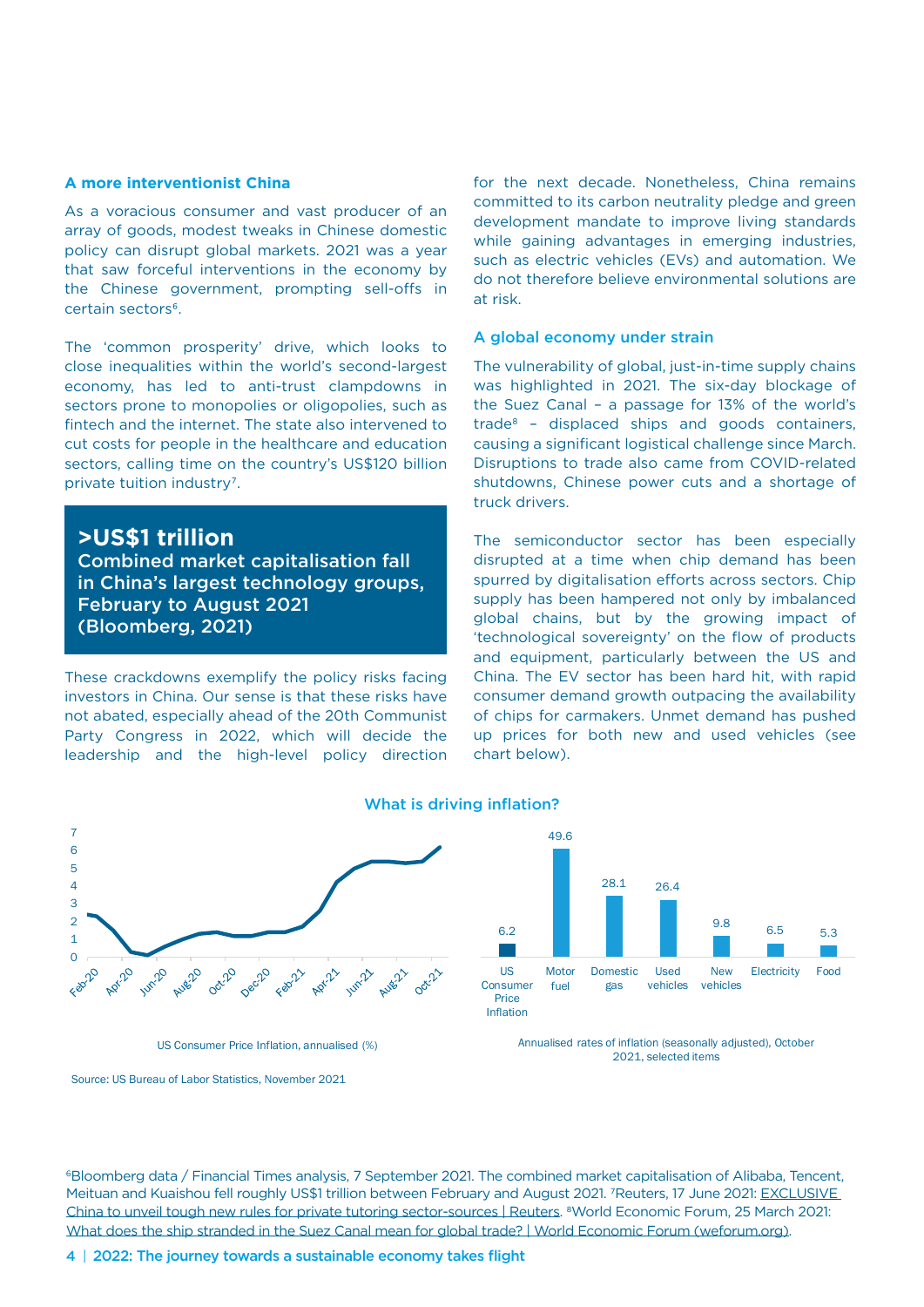In 2022, the global semiconductor shortage may be alleviated through both substantial investment in leading edge chip fabrication, for use in highperformance computing, and repurposing older facilities that make chips used for industrial applications, including EVs.

Recovering energy prices have been another key driver of rising consumer price inflation which, in the US, hit a three-decade high of 6.2% in October 20219. The extent to which the main drivers of inflation will prove transitory, and ultimately work themselves through the system, is a live debate.

In 2022, at least, inflation is likely to remain elevated, testing valuations of growth stocks. The key question is how well companies can pass on higher input prices to their customers. Broadly speaking, we expect companies in the cyclical materials, energy and industrial sectors, as well as higher-margin digital infrastructure and software companies, to weather an inflationary climate better than most.

Longer term, though, our core belief is that many of today's inflationary pressures will abate. Pent-up demand for certain goods will ease, new capacity will be added to supply chains, and more people might be reskilled or coaxed back into the workforce. The replication of productive facilities in different markets, whether to increase resilience in the face of trade disruption or due to geopolitical tensions, would also be expected to have a deflationary effect. The gradual trend towards de-globalisation would involve higher costs for businesses, indicating that the era of 'peak margins' might be behind us.

This should not be a scary proposition for sustainability-focused equity investors who look for resilient business models with strong pricing power. The urgency of action needed to address environmental and social challenges provides structural demand growth for companies that solve them and for those whose products and services enable them to be solved.

We believe the shares of some companies in this space are currently valued at a premium. Greater focus on climate change, in particular, has led to a rerating of companies that can be part of the solution. The fundamentals have strengthened though, with higher projected revenue and profit growth

reflecting the ramp-up in ambition to solve society's greatest challenges.

With so much money flowing into these areas – especially in-vogue sectors like hydrogen and EVs– investors should focus on valuation discipline and long-term earnings growth, perhaps more than ever.

### A new way of working

Much as the pandemic prompted companies to adapt, new ways of working forged out of necessity, and enabled by technology, are here to stay. How companies respond, in 2022 and beyond, will help define their prospects.

Company success is tied to the spirit and productivity of its workers. We believe those that empower their employees with choices on working arrangements are more likely to thrive, especially at a time when workers have more bargaining power than in most people's memory. The 'Great Resignation' prompted by the pandemic – a record 3% of the US workforce quit their jobs in September 202110 – has amplified labour shortages and spurred wage inflation.

Staff retention and employee welfare will therefore remain important themes in 2022. As well as offering flexibility and support to employees, companies should not lose focus on another area brought into sharp focus by the pandemic: the importance of equality, diversity and inclusion.

Through our engagement work, we will encourage companies to commit to improvements in the areas of paid leave, flexible work arrangements, remote work arrangements and other areas key to risk management and business continuity. Transition risks facing industries that will be transformed en route to net zero call for a massive reskilling of the workforce.

### An added tailwind for sustainable finance

Early in 2022, US federal agencies will begin implementing the INVEST in America Act, which became law in November. This includes US\$621 billion for transport infrastructure and US\$213 billion to make buildings and homes more energy efficient. Among the clear beneficiaries are industrial companies that will provide equipment to retrofit buildings, 'sharing economy' rental equipment companies, and EV suppliers.

<sup>9</sup>U.S. Bureau of Labor Statistics, 10 November 2021: [Consumer Price Index Summary - 2021 M10 Results \(bls.gov\)](https://www.bls.gov/news.release/cpi.nr0.htm). <sup>10</sup>Economist, 27 November 2021: [How to manage the Great Resignation | The Economist](https://www.economist.com/business/2021/11/27/how-to-manage-the-great-resignation).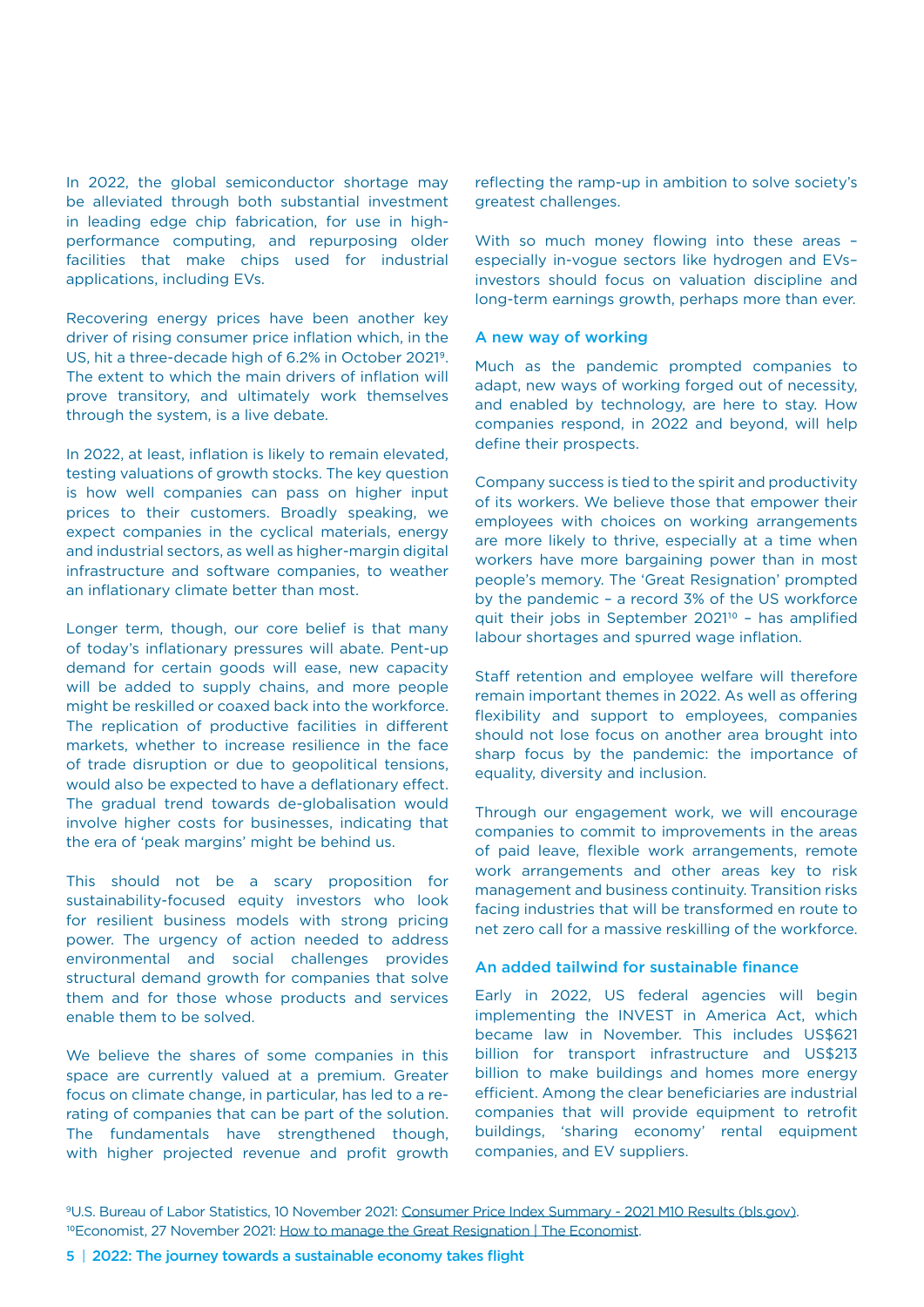However, the measures within this bill are insufficient to catalyse sustainable, inclusive long-term growth. The Biden administration's 'Build Back Better' budget package goes further, with provisions that would hasten the net-zero transition by expanding incentives for clean energy and transportation, jumpstart the transition to a more sustainable grid, and boost research and development in net zeroaligned technologies. It also looks to strengthen society by expanding access to affordable healthcare and childcare, and by investing in education and housing. While the House of Representatives passed the bill in November, it remained under consideration in the Senate at the time of writing. We will be watching this closely.

Meanwhile in Europe, more funds will be dispersed in 2022 under the EU's COVID recovery fund, strengthening demand for companies whose products and services address sustainability challenges. Onethird of the  $£1.8$  trillion<sup>11</sup> from the NextGenerationEU package of loans and grants, and the EU's seven-year budget, will finance the European Green Deal, which focuses on cleaner energy, technological innovation, the circular economy and public transport, among other areas.

Separately, we are encouraged by both the dramatic uptick in issuance of green, social and sustainabilitylinked bonds by governments and corporates, and by robust demand for them. The debut €12 billion issuance of the NextGenerationEU green bond was more than 11 times oversubscribed this October<sup>12</sup>.

There is growing recognition among policymakers that unlocking private capital, alongside public spending, is key to financing the sustainable transition. Important regulatory changes are now underway in the US that reflect this. In October, the Department of Labor (DOL) issued a proposed rule to empower pension scheme fiduciaries to consider environmental, social and governance (ESG) factors when making investment decisions and when voting corporate proxy ballots. Currently, it is estimated that fewer than 5% of defined-contribution plans in the US include any sustainable funds<sup>13</sup>. Should it be adopted in 2022 as expected, the proposed DOL rule could stimulate growth for sustainable investment solutions.

## **<5%** Of US defined-contribution plans estimated to have any sustainable funds (Morningstar, 2021)

No room must be left for greenwashing. In advance of the EU's Sustainable Finance Disclosure Regulation, which requires asset managers to substantiate their sustainability-related claims, firms removed the ESG label from US\$2 trillion worth of products between 2018 and 202014. We expect to see similar action from the US Securities and Exchange Commission in early 2022.

## An acceleration of the sustainability transition

The sustainable economy will be fundamentally different from today's. Not every company will successfully adapt, and entirely new technologies and industries will emerge. While posing challenges for investors, we believe this period of intensified creative destruction will create material long-term investment opportunities.

There are always short-term uncertainties that we will have to navigate, and 2022 will doubtless be no different. However, there is simply no time to waste in accelerating the sustainable transition. Galvanised by the pandemic, promising strides have been made in healthcare innovation and the sharing economy. Next year, we would like to see real progress towards wider recognition of the risks and opportunities associated with climate change, biodiversity loss and changing working practices.

For those of us focused on the emergence of a new economy, it feels like we are only now at the end of the beginning of our journey.

<sup>11</sup>European Commission: [A European Green Deal | European Commission \(europa.eu\).](https://ec.europa.eu/info/strategy/priorities-2019-2024/european-green-deal_en) <sup>12</sup>European Commission, October 2021: [NextGenerationEU \(europa.eu\)](https://ec.europa.eu/commission/presscorner/detail/en/ip_21_5207). 13"Re-Envisioning ESG in 401(k) Retirement Plans," Morningstar, 3 May 2021: [Re-Envisioning](https://www.morningstar.com/articles/1037056/re-envisioning-esg-in-401k-retirement-plans)  [ESG in 401\(k\) Retirement Plans | Morningstar.](https://www.morningstar.com/articles/1037056/re-envisioning-esg-in-401k-retirement-plans) 14"Fund Managers Brace for Correction as Greenwash Rules Go Global," Bloomberg Green, 21 October 2021: [Fund Managers Brace for Correction as Greenwash Rules Go Global - Bloomberg](https://www.bloomberg.com/news/articles/2021-10-13/fund-managers-brace-for-correction-as-greenwash-rules-go-global).